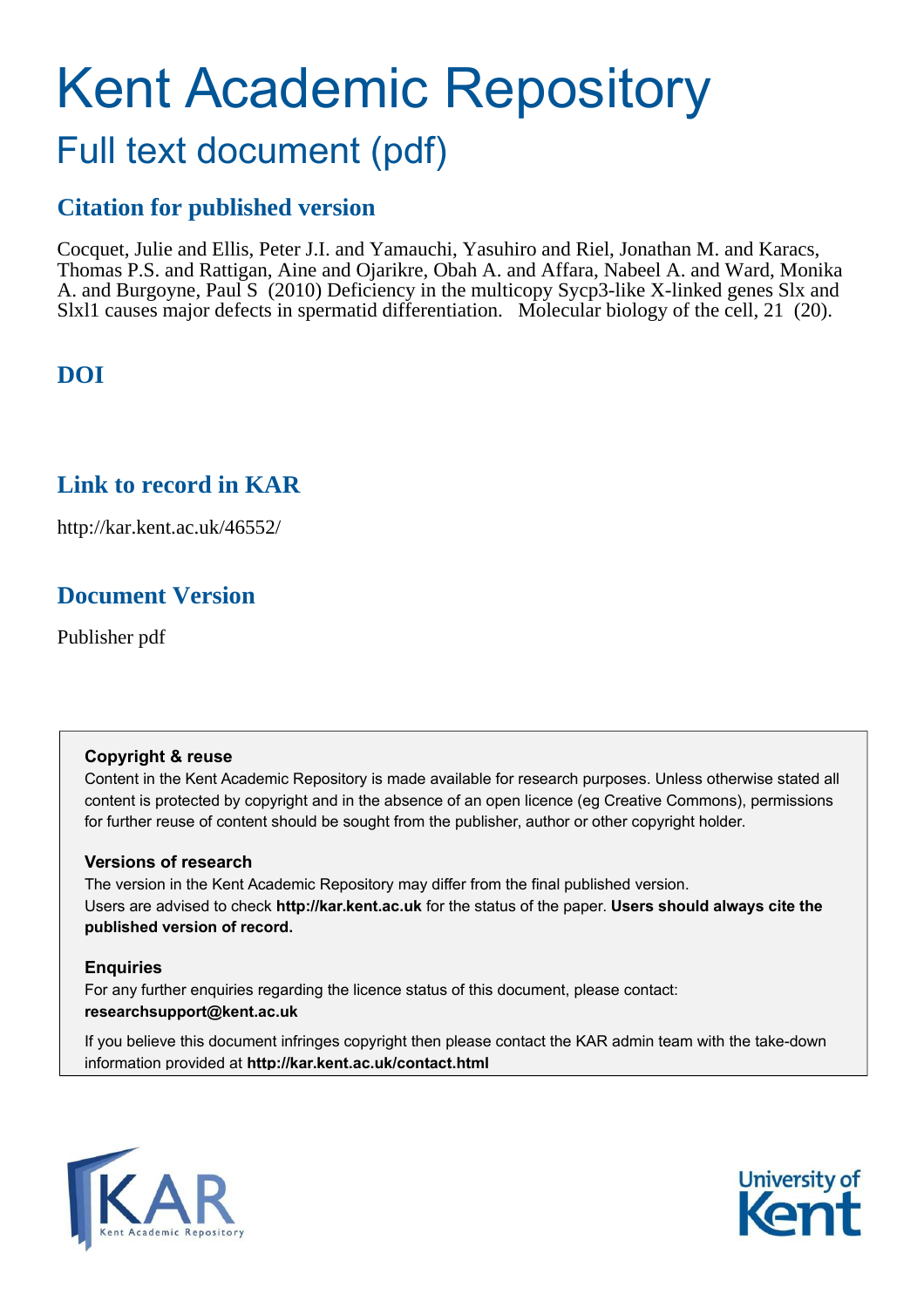## **Deficiency in the Multicopy** *Sycp3***-Like X-Linked Genes** *Slx* **and** *Slxl1* **Causes Major Defects in Spermatid Differentiation**

## **Julie Cocquet,\* Peter J. I. Ellis,† Yasuhiro Yamauchi,‡ Jonathan M. Riel,‡ Thomas P. S. Karacs,\*§ A´ ine Rattigan,\* Obah A. Ojarikre,\* Nabeel A. Affara,† Monika A. Ward,‡ and Paul S. Burgoyne\***

\*Division of Stem Cell Biology and Developmental Genetics, Medical Research Council National Institute for Medical Research, Mill Hill, London NW7 1AA, UK; †Department of Pathology, Mammalian Molecular Genetics Group, University of Cambridge, Cambridge CB2 1QP, UK; and <sup>‡</sup>Institute for Biogenesis Research, University of Hawaii Medical School, Honolulu, HI 96822

Submitted July 15, 2010; Revised August 16, 2010; Accepted August 17, 2010 Monitoring Editor: Julie Brill

**The human and mouse sex chromosomes are enriched in multicopy genes required for postmeiotic differentiation of round spermatids into sperm. The gene** *Sly* **is present in multiple copies on the mouse Y chromosome and encodes a protein that is required for the epigenetic regulation of postmeiotic sex chromosome expression. The X chromosome carries two multicopy genes related to** *Sly***:** *Slx* **and** *Slxl1***. Here we investigate the role of** *Slx/Slxl1* **using transgenicallydelivered small interfering RNAs to disrupt their function. We show that** *Slx* **and** *Slxl1* **are important for normal sperm differentiation and male fertility.** *Slx/Slxl1* **deficiency leads to delay in spermatid elongation and sperm release. A high proportion of delayed spermatids are eliminated** *via* **apoptosis, with a consequent reduced sperm count. The remaining spermatozoa are abnormal with impaired motility and fertilizing abilities. Microarray analyses reveal that** *Slx/Slxl1* **deficiency affects the metabolic processes occurring in the spermatid cytoplasm but does not lead to a global perturbation of sex chromosome expression; this is in contrast with the effect of** *Sly* **deficiency which leads to an up-regulation of X and Y chromosome genes. This difference may be due to the fact that SLX/SLXL1 are cytoplasmic while SLY is found in the nucleus and cytoplasm of spermatids.**

#### **INTRODUCTION**

Spermatogenesis is the process during which spermatogonial stem cells multiply and generate spermatocytes, which through two meiotic divisions form haploid spermatids that differentiate into spermatozoa. The differentiation of haploid round spermatids into spermatozoa (spermiogenesis) involves major alteration of cell structure and function as the nucleus is restructured *via* chromatin remodeling and compaction to form the sperm head, and sperm-specific structures, such as the acrosome and the flagellum, are formed (Russell *et al*., 1990).

§Present address: Division of Biology, Imperial College London, Ascot SL5 7PY, UK.

Address correspondence to: Julie Cocquet (jcocque@nimr.mrc. ac.uk).

Abbreviation used: shRNAs, short hairpin RNAs.

© 2010 J. Cocquet *et al.* This article is distributed by The American Society for Cell Biology under license from the author(s). Two months after publication it is available to the public under an Attribution– Noncommercial–Share Alike 3.0 Unported Creative Commons License (http://creativecommons.org/licenses/by-nc-sa/3.0).

The X and Y chromosomes are enriched in genes presumed to be important for sperm differentiation (Burgoyne and Mitchell, 2007; Mueller *et al*., 2008) but functional studies remain rare (for review, see Stouffs *et al*., 2009). The sex chromosomal complement of spermatid-expressed genes in man and mouse is enriched for multicopy genes (Skaletsky *et al*., 2003; Toure *et al*., 2005; Mueller *et al*., 2008), and this has hindered gene function studies as a classical targeting strategy is not applicable (Burgoyne and Mitchell, 2007). Using an RNA interference– based strategy to disrupt the function of the multiple copies (>100) of the Y-encoded *Sly* (*Sycp3 like Y-linked*) gene, we found that its protein is crucial for the epigenetic regulation of sex chromosome expression after meiosis and for sperm differentiation (Cocquet*et al*., 2009). The X chromosome carries two multicopy genes related to *Sly*: *Slx* (formerly known as *Xmr*;  $\sim$  43 copies) and *Slx-like1* (*Slxl1*, formerly known as *AK015913* or *4930527E24Rik*; -16 copies) (Reynard *et al*., 2007; Scavetta and Tautz, 2010). Like *Sly*, *Slx* and *Slxl1* are specifically expressed in male postmeiotic germ cells. *Slx* encodes a cytoplasmic protein of unknown function, while for *Slxl1* it has been unclear whether transcripts are translated in the testis (Reynard *et al*., 2007). In the case of *Sly* deficiency, *Slx* and *Slxl1* genes are upregulated, along with other sex-chromosome genes, and thus are candidates to explain the aberrant sperm differentiation phenotypes and the near sterility of *Sly*-deficient males (Ellis *et al*., 2005; Cocquet *et al*., 2009). Intriguingly, genomic and genetic evidence suggests the existence of an

This article was published online ahead of print in *MBoC in Press* (http://www.molbiolcell.org/cgi/doi/10.1091/mbc.E10-07-0601) on August 25, 2010.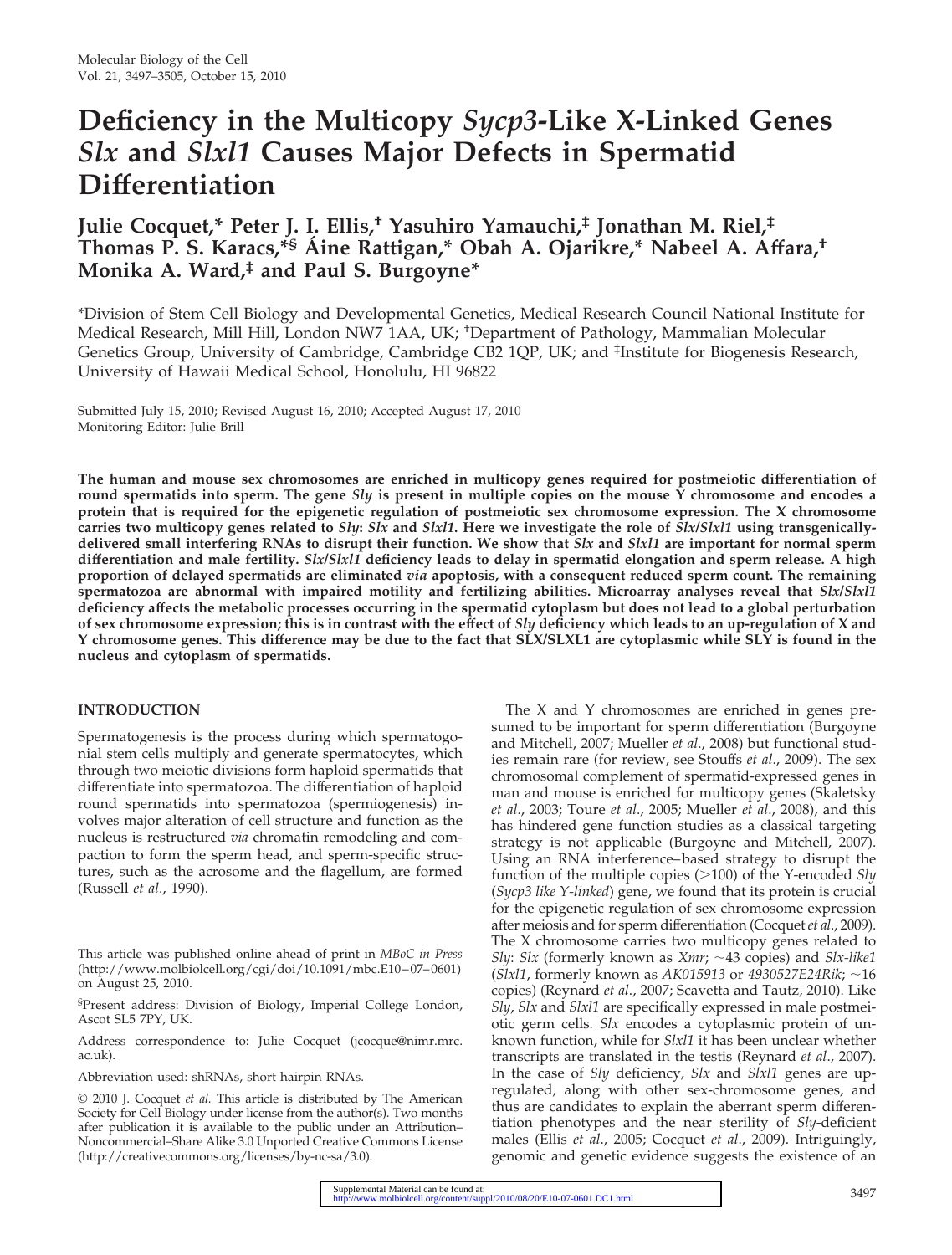ongoing postmeiotic intragenomic conflict between multicopy  $X$  and Y genes (Partridge and Hurst, 1998; Ellis and Affara, 2006), and *Slx* and *Sly* genes have been hypothesized to be key mediators of this 'competition' between X-bearing and Y-bearing gametes (Ellis *et al*., 2005).

In the present study, we sought to determine the function of *Slx* and *Slxl1* and to see whether, like their Y-encoded counterpart *Sly*, they have a critical role in the control of sex chromosome expression during spermiogenesis. For this, we produced *Slx/Slxl1*-deficient mice using transgenically-delivered small interfering RNAs (siRNA). We show that the *Slx* gene family is important for normal mouse sperm differentiation (and thus for male fertility), but in contrast to *Sly* this is not a consequence of a global perturbation of sex chromosome expression.

#### **MATERIALS AND METHODS**

#### *Plasmid Construction, Generation, and Breeding of Transgenic Mice*

To generate the U6shSLX constructs, we used a PCR-based approach similar to that described in Harper *et al*., 2005, using primers designed to generate the short hairpin SLX sequences (Harper *et al*., 2005) (Supplementary Table 1). The PCR products were cloned into the pCR2.1 vector (TOPO TA Cloning, Invitrogen, Life technologies, Carlsbad, CA). An insulator element from the chicken β-globin domain (Chung *et al.*, 1993) and a genotype tag (gTag) were then added to each construct between SalI and BamHI restriction enzyme sites. These genotyping tags were inserted to enable discrimination of the different shSLX constructs by PCR (see Supplementary Table 1 for primer sequences). All constructs were sequenced before testing their specificity and efficiency.

Before injection, the plasmids were linearized at PvuI and BamHI sites and on-column purified from agarose gels (Gel Extract II kit, Macherey Nagel, Germany). Fertilized eggs from CBA/Ca C57BL/10 matings were microinjected with the construct, using standard protocols. Transgenic founders carrying an shSLX construct were identified by PCR and crossed with random-bred MF1 (National Institute for Medical Research colony) mice. Two founders (one male shSLX1 and one female shSLX2) transmitted the transgene to their offspring. The lines have been maintained by backcrossing<br>shSLX transgenic females to MF1 XY<sup>RIII</sup> males (i.e., with a Y chromosome originating from the RIII strain maintained on the random-bred MF1-NIMR<br>background). Two-month-old MF1 XY<sup>RIII</sup> males with (tsgic) and without (neg sib) the transgene were processed for all the analyses presented here except IVF, sperm motility, and electron microscopy for which males with a mixed B6D2F1 (C57BL/6 x DBA/2)/MF1 background were used. Animal procedures were in accordance with the United Kingdom Animal Scientific Procedures Act 1986 and were subject to local ethical review. For IVF, sperm motility, and electron microscopy, animal procedures were in accordance with the guidelines of the Laboratory Animal Services at the University of Hawaii and guidelines presented in the National Research Council's Guide for Care and Use of Laboratory Animals published by the Institute for Laboratory Animal Research of the National Academy of Science, Bethesda, MD, 1996.

#### *Elutriation of Spermatids*

Fractions enriched in round spermatids (>90%) were obtained using an adapted protocol of Meistrich (Meistrich, 1977), as described previously (Cocquet *et al*., 2009).

#### *Western Blot and Immunofluorescence*

Western blot analyses were performed as described previously (Reynard *et al*., 2007). Briefly, 10 –15 micrograms of testis or spermatid fraction protein extracts were run on a 12% SDS/polyacrylamide gel or a 4 –12% gradient Bis/Tris gel (NuPage, Invitrogen). After transfer and blocking, membranes were incubated overnight with either anti-SLX/SLXL1 antibody (Reynard *et* al., 2007) diluted at 1/1000, anti- $\beta$ -actin (SIGMA-Aldrich, St. Louis, MO) at 1/50000, or anti-GFP (Invitrogen) at 1/1000. Incubation with the corresponding secondary antibody coupled to peroxidase and detection by chemiluminescence were carried out as described by the manufacturer (SuperSignal West Pico, Pierce, Rockford, IL).

Immunofluorescence experiments were performed on testis material fixed in 4% buffered paraformaldehyde as described before (Cocquet *et al*., 2009). Anti-SLX/SLXL1 antibody (Reynard *et al*., 2007) and anti-H4K12Ac (Millipore, Bedford, MA) were used overnight at 1/100. Testis sections were stained using an in situ cell death detection kit as described by the manufacturer (Roche Diagnostics, Indianapolis, IN). This detects apoptotic cells by fluorescently labeling DNA strand breaks (terminal deoxynucleotidyltransferase dUTP nick end labeling [TUNEL]). Approximately 100 tubules were counted per male (four individuals per genotype) to determine the percentage of tubules containing TUNEL-positive elongating/condensing spermatids. Alexa Fluor 594-conjugated peanut agglutinin lectin (Invitrogen), which stains the developing acrosome of spermatids, was used to stage the testis tubules.

#### *Histology and Analysis of Sperm Head Morphology*

For the analysis of spermatid development and sperm shedding delay, testes were fixed in Bouin (Sigma) and wax-embedded; five micron sections were stained with periodic acid–Schiff (PAS). Sperm smears obtained from the initial caput epididymis were silver stained and analyzed as described previously (Touré et al., 2004). Sperm count was done on cauda epididymis. Sperm count, assessment of sperm morphology, and timing of sperm shedding were performed on two-month-old animals (at least four mice per genotype). Transmission electron microscopy was done on sperm from the cauda epididymis as previously described (Yamauchi *et al*., 2010).

#### *Fertility Testing and In Vitro Fertilization*

To assess fertility, six MF1 XYRIII males of each genotype were mated with MF1 females over a period of six and a half months. Mating was confirmed by the presence of copulatory plugs. In vitro fertilization (IVF) analysis was performed with sperm from four shSLX1 males, six shSLX2 males, and six nontransgenic siblings (WT) from a mixed B6D2F1/MF1 background, using B6D2F1 oocytes as described before (Cocquet *et al*., 2009). Sperm from the same males were subjected to motility analysis.

#### *Real-Time PCR and Microarray Analyses*

For real-time Reverse Transcription-Polymerase Chain Reaction (RT-PCR) and microarray analyses, RNA was extracted from total testis or from fractions of  $1 \times 10^6$  round spermatids using Trizol (Invitrogen). Reverse transcription of polyadenylated RNA and real-time PCR were performed as described previously (Cocquet *et al*., 2009). Briefly, real-time PCR was performed using Absolute qPCR SYBR Green ROX mix (ThermoFisher Scientific, Waltham, MA) on an ABI PRISM 7500 machine (Applied Biosystems, Life technologies, Carlsbad, CA). Testis samples from four to five transgenic mice and six nontransgenic siblings (negative controls), all at two months of age, were analyzed. All reactions were carried out in triplicate per assay and *Acrv1* (an autosomal spermatid specific gene) was included on every plate as a loading control. The difference in PCR cycles with respect to  $Acrv1$  ( $\Delta$ Ct) for a given experimental sample was subtracted from the mean  $\Delta C$ t of the reference samples (negative siblings) ( $\Delta\Delta$ Ct). For quantification on purified round spermatid samples, *β-actin* was used as the loading control. Primer sequences are available in Supplementary Table 1.

Microarray analyses were performed on RNA from purified round sper-matid fractions as previously described (Cocquet *et al*., 2009) using two groups (a pool of 2– 4 individuals) of shSLX1 transgenic mice and four groups of WT mice. Results were compared with those obtained with purified round spermatid fractions from *Sly*-deficient males (Cocquet *et al*., 2009). Differentially expressed genes were classified according to their likely biological function in Onto-Express.

#### *Statistical Analysis*

For comparisons of the incidence of sperm head abnormalities, differences between genotypes were assessed by ANOVA after angular transformation of percentages, using the Generalized Linear Model provided by NCSS statistical data analysis software. The same test was applied to the frequency of abnormal head-tail connections, the proportion of oocytes fertilized in vitro, tubules with sperm shedding delay, TUNEL + elongating spermatids, abnormal H4K12Ac staining, or sperm motility. Student's *t* test was used to compare the data obtained for fecundity, sperm number, testis weight, Western blot quantification, and real-time PCR (performed on the  $\Delta\Delta C$ t values). For microarray analysis, quantile normalization of all expression data was performed using BeadStudio (Illumina Inc., San Diego, CA). Data for the shSLX1/control spermatids was compared in BeadStudio, using the Illumina custom error model. Significant up- or down-regulation was defined as a false discovery rate-corrected *p* value of  $\leq 0.05$  and a fold change of  $\geq 1.5$ .

#### **RESULTS**

#### *Specific Knockdown of Slx and Slxl1 Transcripts by Transgenically-Delivered siRNAs*

To study the function of the *Slx* multicopy gene family, we used a strategy similar to the one previously developed for *Sly* (Cocquet *et al*., 2009), i.e., the transgenic delivery of short hairpin RNAs (shRNAs) that generate small interfering RNAs (siRNAs). These siRNAs mediate gene-specific knockdown *via* RNA interference. In our strategy, the shRNAs are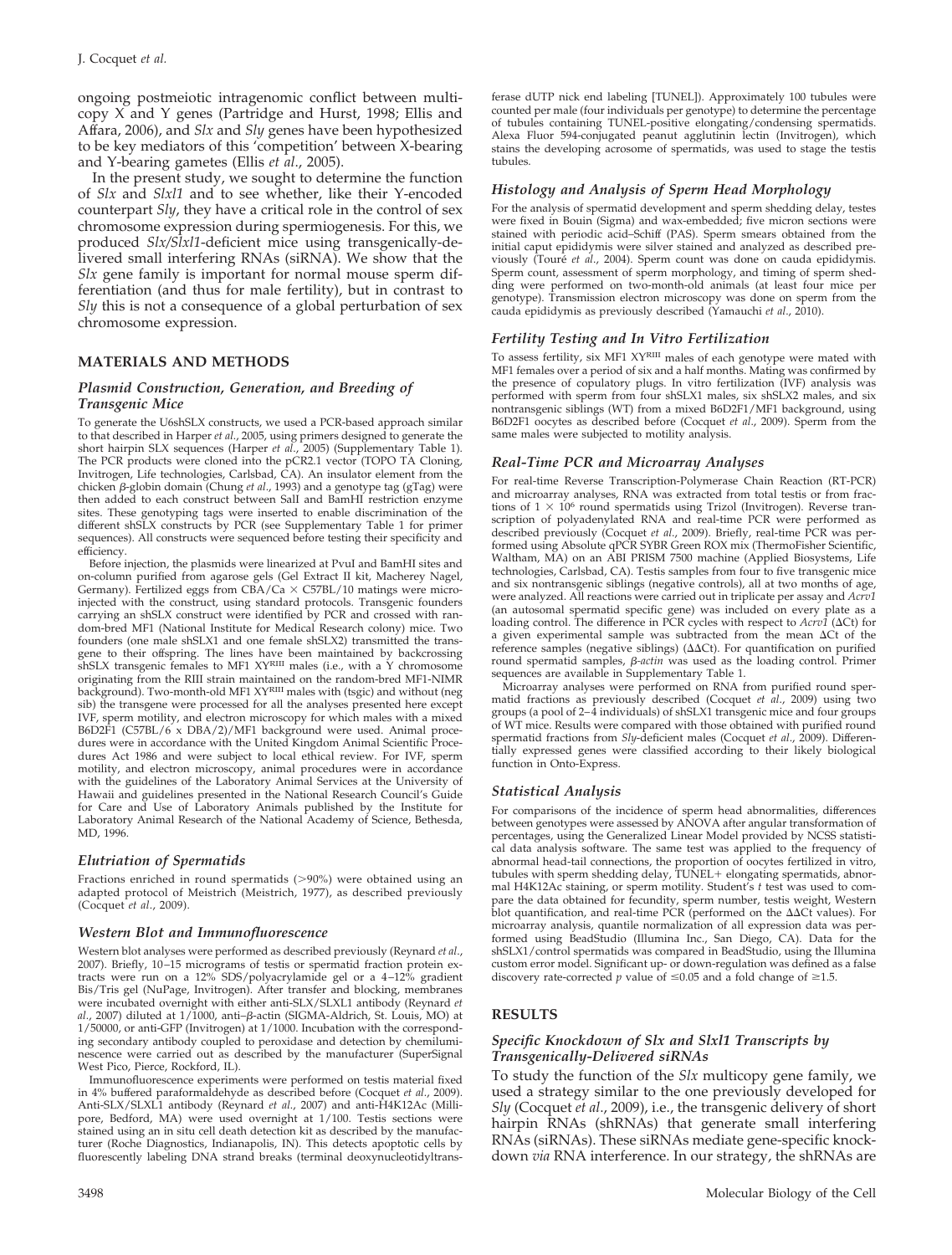#### **Real time PCR** Six and Sixi1 transcript levels in shSLX testes **U6shSLX** construct  $1.4$  $1.2$  $\Box$  SIx Relative mRNA levels BamH1  $\mathbf{1}$  $Six11$ Insulator  $S/x$ -all gTag  $0.8\,$  $0.6$  $0.4$  $0.2$ 0 non tsgic shSLX1 tsgic shSLX2 tsgic shSLX1,2 tsgic

B

**Figure 1.** Transgenically delivered shSLX constructs knockdown *Slx* and *Slx-like1* at the transcript level. (A) Structure of the shSLX construct. The U6 promoter drives the expression of a short hairpin RNA targeting *Slx/Slxl1* (shSLX). An insulator sequence is located upstream of the U6 promoter. A 'genotyping' tag (gTag) that is specific to each shSLX construct has been inserted to facilitate genotyping in double transgenic mice. (B) Quantification of the knockdown of *Slx* and *Slxl1* transcripts in shSLX testes by real-time RT-PCR. Values were normalized to *Acrv1* (an autosomal spermatid-specific gene). '*Slx-all*' represents amplification with primers designed to amplify both *Slx* and *Slxl1* transcripts. One star indicates significant difference from nontransgenic (WT) value ( $p < 0.005$ ; *t* test).

expressed under the control of the strong and ubiquitous U6 promoter (Figure 1).

A

Four shRNA sequences expected to target *Slx* and *Slx-like 1* (*Slxl1*) transcripts were carefully selected (to avoid crossreaction with related sequences such as *Sly* and *Xlr*) and used to design shRNA constructs. The efficiency and specificity of these shRNA constructs were tested in cell culture by cotransfection (Supplementary Figure 1). Based on these results, two efficient and specific shRNA constructs (shSLX1 and shSLX2) were used to produce transgenic mice *via* pronuclear injection. Each transgene was stably inserted in the genome and was transmitted to the progeny. The resulting transgenic lines (designated shSLX1 and shSLX2) showed a dramatic knockdown of *Slx* transcripts: ~62% decrease in shSLX1 testes and  $\sim$ 97% decrease in shSLX2 testes, as quantified by real-time PCR (Figure 1). The shSLX2 transgene did not have a significant effect on *Slxl1* expression; however, shSLX1 testes displayed a ~68% decrease in *Slxl1* transcript level. These results are in agreement with predictions from cotransfection experiments (cf. Supplementary Figure 1). Males carrying both shSLX1 and shSLX2 transgenes (shSLX1,2 transgenic mice) had decreased levels in both  $\hat{S}lx$  and  $\hat{S}lx$ <sup>1</sup>1 transcripts (~97% and ~69% decrease, respectively). When using primers designed to amplify together *Slx* and *Slxl1* transcripts (*Slx-all*), global knockdown was estimated as  $\sim 68\%$  for shSLX1,  $\sim 59\%$  for shSLX2, and  $\sim$ 83% for shSLX1,2.

#### *SLX and SLXL1 Protein Levels Are Reduced in shSLX Testes*

Two antibodies had been developed for the study of SLX (Reynard *et al*., 2007). In cell lines transiently expressing an *Slx* or *Slxl1* transgene, one antibody (anti-SLX aka anti-SLX<sup>69-81</sup>) detected specifically SLX protein, while the other (anti-SLX/SLXL1 aka anti-SLX<sup>96-106</sup>) detected both SLX and SLXL1 protein. In testes, SLX protein was detected by both antibodies but it remained unclear whether *Slxl1* transcripts were translated (Reynard *et al*., 2007). Making use of our two shSLX mouse lines (shSLX1 targeting *Slx* and *Slxl1* transcripts, and shSLX2 only targeting *Slx*) we decided to reinvestigate *Slxl1* translation. SLX protein is predicted to be 25 kDa, while SLXL1 is expected at 18 kDa. After separation on a 12% polyacrylamide gel, Western blot detection with anti-SLX specific antibody showed a fainter band in shSLX1 testis protein samples compared with wild-type testes (i.e., nontransgenic siblings). In shSLX2 testes, the band was barely visible (Figure 2A) in agreement with transcript quantifications. Detection with the anti-SLX/SLXL1 antibody showed a double band of reduced intensity in shSLX1 and shSLX2 testes (Figure 2A). After separation on a 4 –12% gradient gel, it became clear that the upper band (indicated by the gray arrowhead) corresponds to SLX protein (decreased in shSLX1 and in shSLX2 testes) while the bottom band (indicated by the black arrowhead) corresponds to SLXL1 protein (reduced in shSLX1 but almost unaffected in shSLX2 testes). As expected, double transgenic shSLX1,2 mice showed a deficiency in both types of proteins. Similar results were obtained on round spermatid protein extracts (Figure 2B). Immunofluorescence on testis section using anti-SLX/SLXL1 antibody confirmed a dramatic decrease in SLX/SLXL1 protein levels in round spermatids (Supplementary Figure 2).

All in all, we have produced mouse models deficient for *Slx/Slxl1* genes. We proceeded to analyze their phenotypes to elucidate the roles of these genes in spermiogenesis and the extent to which *Slx/Slxl1* depletion mimics *Sly* deficiency.

#### *Slx/Slxl1 Deficiency Leads to Impaired Male Fertility*

The first phenotype of *Slx/Slxl1-*deficient males we observed was poor fertility. Over a breeding period of  $6\frac{1}{2}$  months with young WT (MF1) females, shSLX1 and shSLX2 males had a considerable reduction in the number of litters and in litter sizes compared with WT males (nontransgenic siblings) (Table 1). Double transgenic shSLX1,2 males were sterile. Transgenic females did not have obvious breeding problems (data not shown). In vitro, the fertilizing ability of *Slx/Slxl1-*deficient epididymal sperm was also severely impaired relative to controls (Table 1). Testis weight for shSLX1 and shSLX2 males did not differ from controls but shSLX double transgenic testes were slightly smaller (90 mg vs. 102 mg in WT) (Table 1).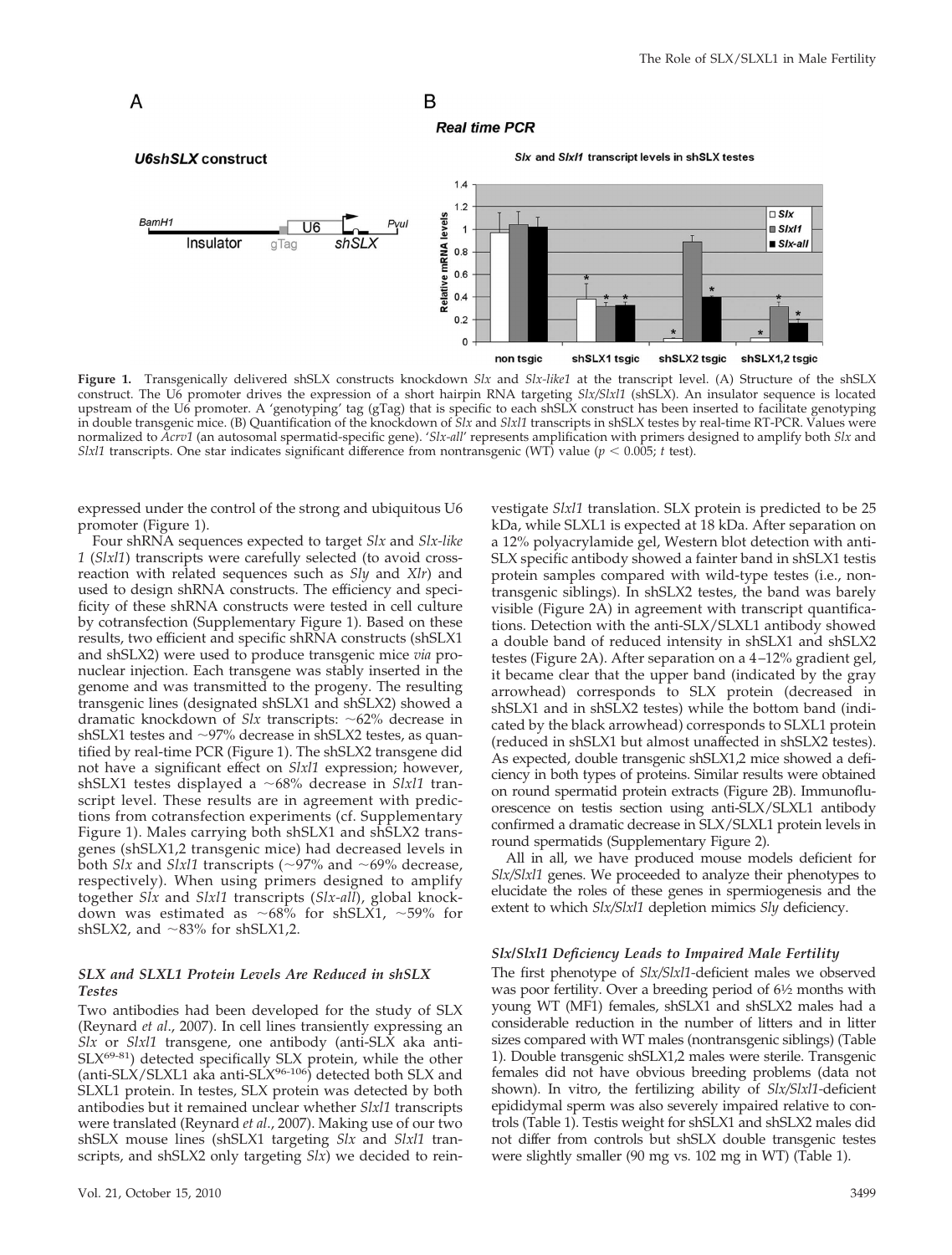

**Figure 2.** Transgenically delivered shSLX constructs lead to a dramatic decrease of SLX and SLXL1 proteins. (A) Western blot detection of SLX/SLXL1 proteins on WT (i.e., nontransgenic siblings), shSLX1 and shSLX2 adult testicular extracts, after separation by 12% PAGE. A double band (indicated by a star) can be observed when detecting with the anti-SLX/SLXL1 antibody. Actin antibody was used for normalization. (B) Left panel, Western-blot detection of SLX/SLXL1 proteins on WT, shSLX1, shSLX2, and shSLX1,2 adult testicular extracts, after separation by 4 –12% gradient PAGE. The upper band (gray arrowhead) corresponds to SLX protein. The bottom band (black arrowhead) is SLXL1 protein. Similar results were obtained on purified round spermatid extracts from WT, shSLX1, and shSLX2 mice (right panel, same conditions). Actin antibody was used for normalization.

#### *Slx/Slxl1 Deficiency Leads to Abnormal Spermatid Elongation*

We sought to determine the origin of the fertility defect observed in shSLX males. Histology of all types of *Slx/Slxl1* deficient males did not differ from WT until post-meiotic stages. This is in agreement with the observation that *Slx* and *Slxl1* expression is restricted to the postmeiotic stage of male germ cells (i.e., spermatids) (Reynard *et al*., 2007). There was no detectable delay of round spermatid development; however, *Slx/Slxl1*-deficient testes had a defect in

spermatid elongation (from stage IX and onwards). For instance, in PAS-stained stage XII tubules of *Slx/Slxl1*-deficient mice, elongating spermatids are visibly less developed (with the presence of step10 spermatids instead of step12) than in controls (Figure 3, A and C). Histone H4 hyperacetylation is a good marker of the spermatid elongation stages, as it occurs in early elongating spermatids before histone replacement by transition proteins (Hazzouri *et al*., 2000; Gaucher *et al*., 2009). Using antibodies directed against acetylated lysine 8 and 12 of histone H4 (H4K8Ac and H4K12Ac) as markers

| <b>Table 1.</b> Analysis of the reproductive parameters of <i>Slx/Slxl1</i> -deficient males and controls |                                                     |                 |                 |                 |
|-----------------------------------------------------------------------------------------------------------|-----------------------------------------------------|-----------------|-----------------|-----------------|
| Parameters                                                                                                | Characteristics from males with following genotypes |                 |                 |                 |
|                                                                                                           | WT                                                  | shSLX1          | shSLX2          | shSLX1,2        |
| Number of litters per male <sup>a</sup>                                                                   | 6                                                   | $1.83*$         | $3.33*$         | $0^*$           |
| Total number of offspring per male <sup>a</sup>                                                           | 70.17                                               | $9.83*$         | $18.83*$        | $0^*$           |
| Average litter size <sup>a</sup>                                                                          | 11.8                                                | $3.92*$         | $4.26*$         | $0^*$           |
| Oocytes fertilized in vitro $(\%)$                                                                        | 54.5                                                | $4.6***$        | $1.0**$         | N/D             |
| Testis weight (mean value in mg $\pm$ SEs)                                                                | $102.3 \pm 2.5$                                     | $99.8 \pm 3.0$  | $104.1 \pm 3.1$ | $90.1* \pm 3.4$ |
| Total motile sperm (%)                                                                                    | 46.3                                                | $25.4**$        | $22.9**$        | N/D             |
| Sperm number/cauda (mean value $\times$ 10 <sup>-6</sup> $\pm$ SEs)                                       |                                                     |                 |                 |                 |
| MF1                                                                                                       | $13.6 \pm 0.8$                                      | $2.0^* \pm 0.8$ | $6.6* \pm 1.2$  | $0.2^* \pm 0.1$ |
| <b>B6D2F1</b>                                                                                             | $7.0 \pm 1.8$                                       | $5.9 \pm 1.9$   | $5.2 \pm 2.0$   | N/D             |

<sup>a</sup> Six males of each genotype were mated with MF1 females over a period of six and a half months.

\* Significantly different from WT ( $p < 0.05$ ; *t* test).

\*\* Significantly different from WT ( $p < 0.05$ ; ANOVA).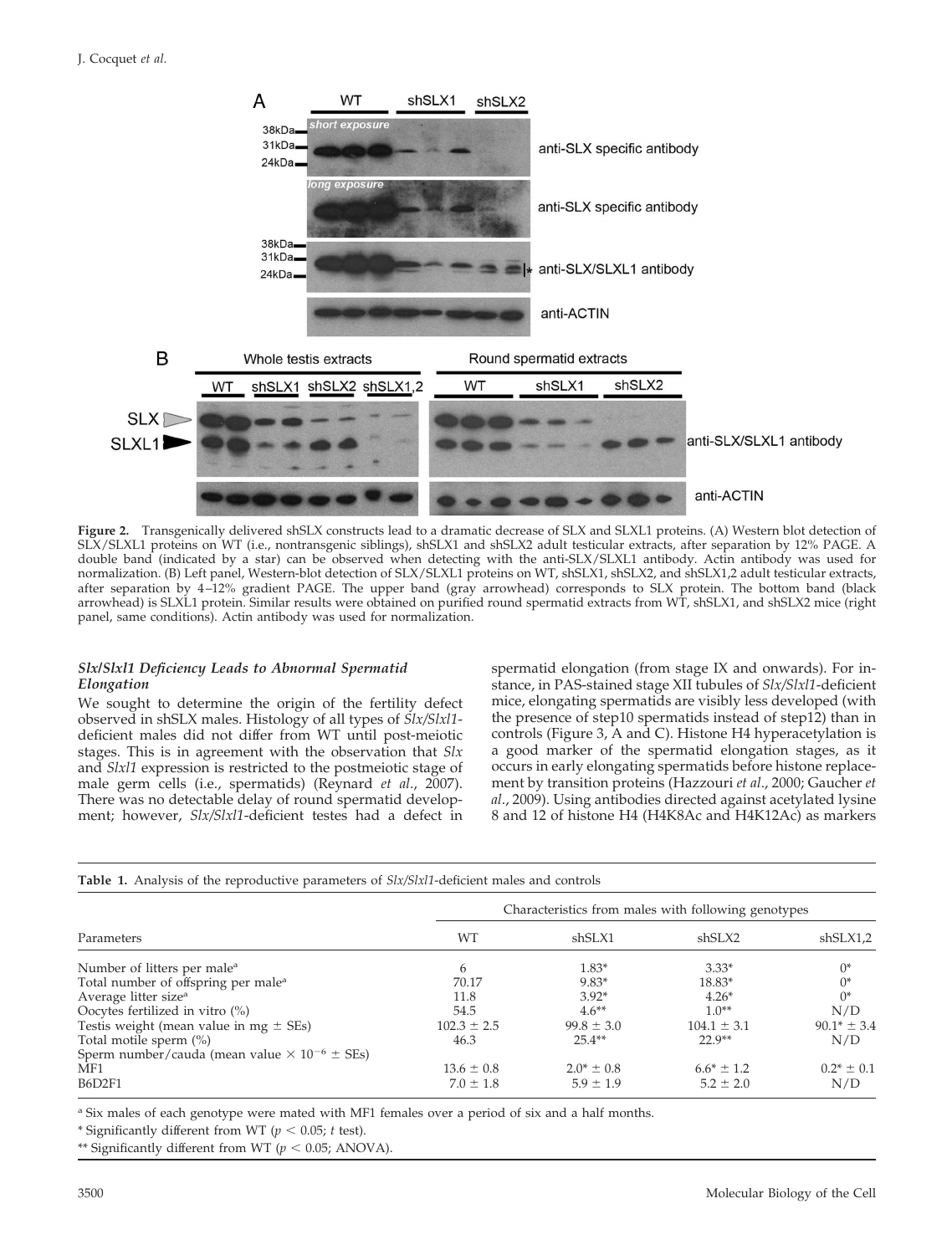

**Figure 3.** Impaired spermiogenesis and increased apoptosis of elongating spermatids in *Slx/Slxl1*-deficient mice. (A–D) In PASstained stage XII testis tubules of *Slx/Slxl1*-deficient (shSLX1 transgenic) mice, elongating spermatids are less developed than in controls (A). Typically, elongating spermatids with morphology of step 10 spermatids were observed in step XII tubules (C). In PAS-stained stage IX testis tubules of *Slx/Slxl1*-deficient mice (D) mature sperm are retained in stage IX tubules, whereas in WT testes (B) mature sperm have already been released into the lumen. (E) PAS-stained stage X *Slx/Slxl1*-deficient testis tubule. Several mature sperm are retained near the basal lamina (enlargement, right top corner). (F) PAS-stained stage IV *Slx/Slxl1*-deficient testis tubule. A typical group of dying sperm organized in circle can be observed (enlargement, right top corner). (G–J) stage II-III testis tubules of *Slx/Slxl1* deficient mice present a great number of delayed elongating spermatids (marked with H4K12Ac antibody in green). Same stage tubules of control mice do not show any remaining H4K12Ac signal in spermatids. (K–M) Detection of apoptosis (TUNEL) in WT and *Slx/Slxl1*-deficient testes. Representative pictures show the presence of several apoptotic elongating spermatids (in green) in a stage VI testis tubule of a *Slx/Slxl1*-deficient male. No or very few apoptotic cells can be observed in a control testis (shSLX nontransgenic sibling). DAPI (in blue) was used to stain nuclei, and Lectin (in red) was used to stage the seminiferous tubules. Scale bar, 20  $\mu$ m.

of stage 9 –12 elongating spermatids, we observed a major delay in spermatid elongation (Figure 3, G–J): H4K12Ac positive spermatids were retained in  $\sim$ 70% of stage I to IV tubules in shSLX1 testes, 11% in shSLX2 and 93% in shSLX1,2, versus 4% in WT (shSLX1 and shSLX1,2 values significantly different from WT; ANOVA,  $p < 0.0001$ ).

#### *Slx/Slxl1 Deficiency Leads to Delay in Sperm Shedding and Reduction of Sperm Count*

We then observed that mature (step 16) sperm were retained in most stage IX to XI tubules, instead of being normally shed at stage VIII (Figure 3, B and D). The occurrence of sperm shedding delay was significantly higher in *Slx/Slxl1* deficient males compared with WT (95 and 77% of stage IX to XI tubules with retained sperm in shSLX1 and shSLX2 males respectively vs. 12% in WT; ANOVA  $p < 0.0005$ ). Interestingly, a delay in sperm shedding has previously been observed in *Sly*-deficient mice and MSYq-deficient mice (Touré et al., 2004; Cocquet et al., 2009), but in these cases the unshed sperm were located adjacent to, and were eventually released into, the lumen; in *Slx/Slxl1*-deficient tubules, unshed sperm were often located near the basal lamina or form a group of dying cells (Figure 3, E and F). Apoptotic (TUNEL-positive) elongating spermatids were found in all types of tubule stages of the seminiferous epithelium cycle (Figure 3, K–N, and Supplementary Figure 4). The proportion of testicular tubules containing TUNEL-positive elongating/condensing spermatids was determined and found to be significantly higher in *Slx/Slxl1*-deficient testes compared with controls  $(-70\%$  in shSLX1 and shSLX1,2 testes,  $\sim$ 25% in shSLX2 testes vs.  $\sim$ 3% in WT; ANOVA,  $p < 0.0005$ ). The substantial loss of these spermatids was associated with reduced sperm counts in cauda epididymis from *Slx/Slxl1*-deficient males (Table 1).

#### *Slx/Slxl1-Deficient Sperm Are Abnormally Formed and Exhibit Reduced Motility*

Analysis of *Slx/Slxl1*-deficient epididymis revealed a significant increase in the incidence of abnormal sperm with  $\sim$ 49% of spermhead abnormalities in shSLX1 and  $\sim$ 36% in shSLX2 (vs. ~8% in WT; ANOVA,  $p < 0.0005$ ) (Figure 4, A and B; Supplementary Figure 3). In addition to spermhead malformations, shSLX1 and shSLX2 spermatozoa displayed abnormal head to tail connections (values significantly different from WT; ANOVA,  $p < 0.005$ ) (Figure 4, C and D). Using electron microscopy, we observed epididymal sperm with partially detached heads or abnormally-oriented tails: either aligned parallel to the head, curved or looped (Figure 4, E–J). Abnormal connection between the spermhead and its tail could have an effect on sperm motility, and, indeed, sperm motility was impaired as shown by the decrease in the proportion of motile sperm (Table 1).

#### *Transcriptome Analyses Show that Slx/Slxl1 Deficiency Alters Metabolic Processes Occurring in the Spermatids*

To better understand the consequences of *Slx/Slxl1* deficiency, we performed microarray analyses on purified round spermatids (the site of *Slx* and *Slxl1* expression) from shSLX1 mice and controls. First, this analysis confirmed the knockdown of *Slx* and *Slxl1* transcripts. Second, in *Slx/Slxl1* deficient round spermatids, 101 genes were found to be significantly up-regulated compared with controls. Of these 101 genes, 77 are annotated and, of these, 54% (42/77) encode proteins involved in various metabolic processes, among which are the serine proteases belonging to *Kallikrein 1* family (*klk1*, *klk1b26*, *klk1b5*, *klk1b9*, *klk1b4*, *klk1b27*) and *Ela2a*; several enzymes implicated in lipid metabolism (*Acsl5*, *Cyp2a12*, *St8sia5*, *Agpat2*, *Ppap2b*) and energy metabolism (*Nqo2*, *Atp6v1h*, *4933437F05Rik*); and proteins of the ubiquitin pathway (*Usp3*, *Ube2g2*). Several genes coding for proteins of the cytoskeleton and the extracellular matrix (classified in category 'cellular component organization') were also affected by *Slx/Slxl1* deficiency such as *Tmod4*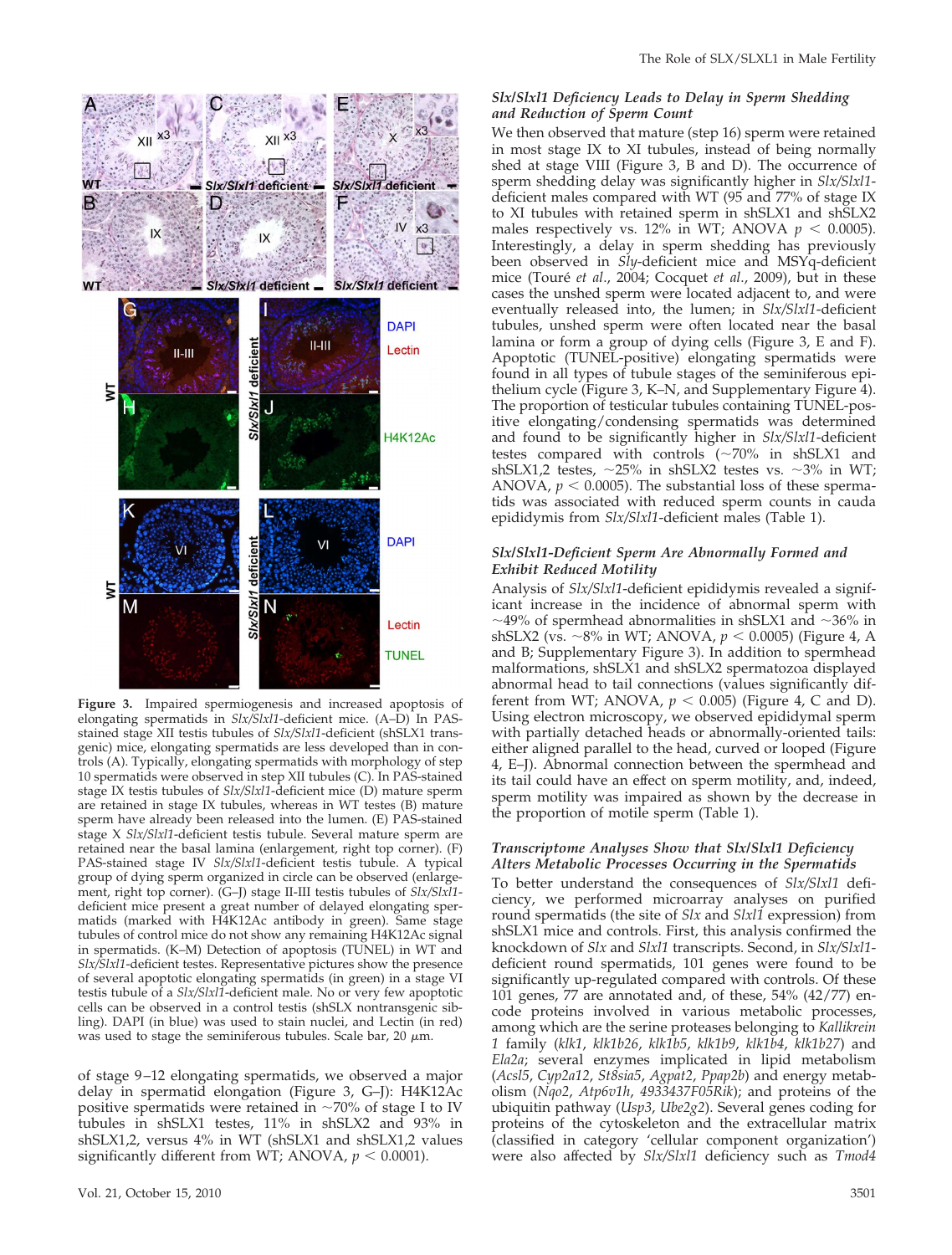

**Figure 4.** Sperm abnormalities in *Slx/Slxl1* deficient mice. (A) Bar graph representing the percentage of sperm with sperm head abnormalities in *Slx/Slxl1*-deficient mice and control. (B) Examples of sperm head abnormalities observed in *Slx/Slxl1*-deficient mice (silver-stained epididymal sperm). Scale bar, 10  $\mu$ m. (C) Bar graph representing the percentage of sperm with abnormal head-tail connections in epididymal sperm from *Slx/Slxl1*-deficient mice and control. (D) Examples of head-tail connection anomalies in *Slx/Slxl1*-deficient spermatozoa. Scale bar,  $10 \mu m$ . (E-J) Electron microscopy pictures of WT (E and F) and *Slx/Slxl1*-deficient epididymal sperm with partial detachment of the tail (G), parallel alignment of the head and tail (H), curved tail (I), or looped tail (J). Pictures were taken using the same parameters. Scale bar,  $1 \mu m$ .

(*Tropomodulin 4*), *Myl2* (*myosin light chain 2*), *Col20a1* (*collagen, type XX, alpha 1*), *Pstpip1* (*proline-serine-threonine phosphatase interacting protein 1*), which is a member of the actinassociated protein family (Spencer *et al*., 1997), and *LOC100045019* (similar to *Tubulin, gamma 2*) (Figure 5A). Interestingly, several genes involved in positive or negative regulation of apoptosis were also found affected (such as *Hipk2*, *Tnfsf13b, Jund1*). Complete results can be found in Supplementary Figure 5.

#### *Slx/Slxl1 Deficiency Does Not Lead to Global Perturbation of Sex Chromosome Gene Expression*

*Slx* and *Slxl1* genes are related to the Y-encoded *Sly* multicopy gene. SLY protein has been shown to repress sex chromosome genes in spermatids and, as a result, X- and Y-encoded transcripts are up-regulated in the case of *Sly* deficiency (Cocquet *et al*., 2009). Here, in round spermatids from *Slx/Slxl1*-deficient males, none of the genes found upregulated were located on the sex chromosomes (Figure 5B). Only one X-encoded transcript (apart from *Slx* and *Slxl1* transcripts and cross-hybridization with an '*Sly*' probe), *Wdr13*, was found significantly down-regulated in *Slx/Slxl1* deficient round spermatids. Real-time PCR analysis on *Slx/ Slxl1*- and *Sly*-deficient round spermatid fractions confirmed that *Wdr13* is differentially regulated by SLY and SLX/ SLXL1 (Figure 5C).

#### **DISCUSSION**

Using an siRNA approach to produce mice with markedly reduced transcript levels for the multicopy genes *Slx* and *Slxl1*, we have demonstrated that the *Slx* gene family is important for normal mouse sperm development. *Slx/Slxl1* deficiency considerably delays spermatid elongation and sperm release in the lumen. These perturbations of sperm differentiation are associated with the elimination of many elongating/condensing spermatids *via* apoptosis, with a consequent reduced sperm count. The remaining spermatozoa are abnormally shaped and have decreased motility and fertilizing abilities. All these factors are likely to contribute together to the near sterility observed in *Slx/Slxl1*-deficient males.

Microarray analyses revealed that *Slx/Slxl1* deficiency does not lead to global up-regulation of X- and Y-linked genes after meiosis; this is in striking contrast with what we had observed in the case of *Sly* deficiency, where the vast majority of the genes found up-regulated were encoded either by the X or the Y chromosome (Cocquet *et al*., 2009). This difference may stem from the fact that i) SLX/SLXL1 proteins are restricted to the cytoplasm while SLY is found in both the nucleus and cytoplasm of spermatids (Reynard *et al*., 2007; Cocquet *et al*., 2009); ii) SLX/SLXL1 only share -43% overall homology with SLY (while SLX and SLXL1 share  $~66\%$  identity).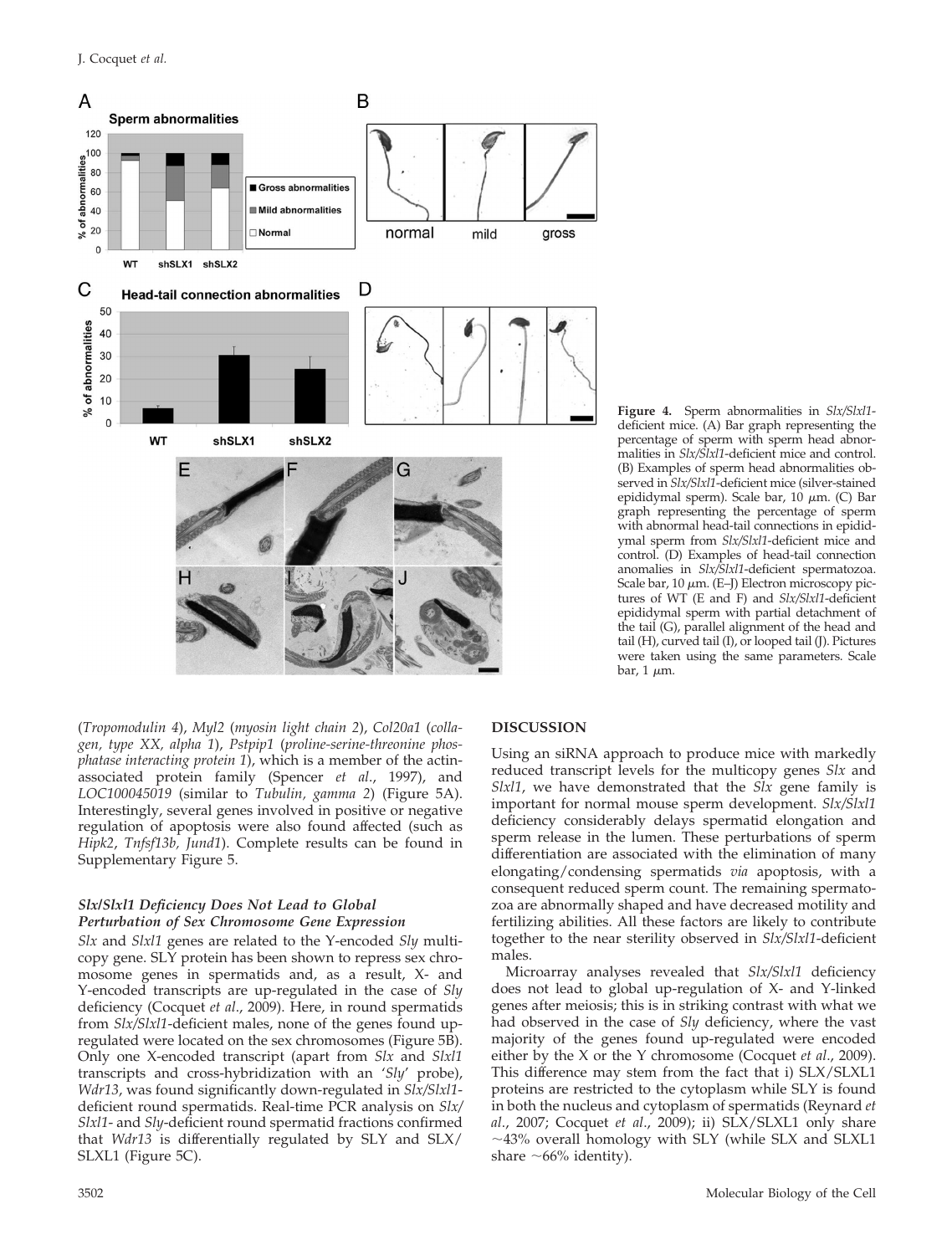

**Figure 5.** Transcriptome analysis of *Slx/Slxl1*-deficient round spermatids versus WT round spermatids. (A) Bar graph representing the number of genes found differentially expressed in round spermatids from *Slx/Slxl1*-deficient males compared with those of WT males by microarray. Differentially expressed genes are shown by classification according to their likely biological function in Onto-Express. (B) Chromosome location of the genes found up- or down-regulated in case of *Slx/Slxl1* deficiency. Note the enrichment of up-regulated genes on chromosome 7. This is due to the presence of the *Klk1* genes that are affected by the loss of *Slx/Slxl1*. (C) Quantification of the transcript level of the X-encoded *Wdr13* gene in purified round spermatids of shSLY, SLX1, shSLX2, and WT males by real-time RT-PCR. Values were normalized to  $\beta$ -*actin*. One star indicates significant difference from WT value ( $p < 0.05$ ; *t* test). *Wdr13* transcript level is differentially affected by *Slx/Slxl1* or *Sly* deficiency.

Only a few genes (mainly *kallikrein 1-related* genes) were found up-regulated in both models (*Slx/Slxl1*- and *Sly*-deficient males). Kallikrein-related peptidases are serine proteases with a variety of physiological roles; they have notably been reported to be involved in semen liquefaction and consequently in sperm motility but through their production by the prostate (Emami *et al*., 2009). Their biological role in the testis remains to be defined, but they could act (as they do in other contexts) as signaling molecules (for review, see Sotiropoulou *et al*., 2009). Interestingly, *kallikrein 1–related* transcripts are also found up-regulated in mouse models with deletions of the Y long arm (which represents a non siRNA model of *Sly* deficiency) (Cocquet *et al*., 2009).

Among the few genes that were found differentially affected by *Slx/Slxl1* and *Sly* deficiency (i.e., up-regulated in one model and down-regulated in the other) are *Fndc3* and *Wdr13*. *Fndc3* has been implicated in spermatid–Sertoli cell adhesion (Obholz *et al*., 2006). *Wdr13* is predominantly expressed in male germ cells, but its function is yet unknown (Singh *et al*., 2003; Suresh *et al*., 2005). Future work (such as gain or loss of function approaches) will be required to determine the contribution of these candidate genes to the spermiogenic phenotype(s) observed in *Slx/Slxl1*- and *Sly*deficient males.

In the case of  $Sly$  deficiency,  $\sim$  100 X and Y-linked spermiogenic genes are up-regulated, among which are *Slx* and *Slxl1* (Cocquet *et al*., 2009). Both *Slx/Slxl1*-deficient males and *Sly*-deficient males present sperm differentiation defects, though some of these defects appear to be specific to *Slx/ Slxl1* deficient males, such as spermatid elongation delay and abnormal head-tail connections. The increase of *Slx* and *Slxl1* transcript levels are likely to contribute to the spermiogenic defects observed in *Sly-*deficient males. *Slx* and *Sly* genes have been hypothesized to be involved in an intragenomic conflict occurring between X-bearing and Y-bearing gametes (Ellis *et al*., 2005). The production of double transgenic mice deficient for both *Slx/Slxl1* and *Sly* would address this question.

The structural changes, such as acrosome and flagellum formation, that lead to the transformation of a round cell into a highly specialized sperm cell start soon after meiosis in the round spermatid (Russell *et al*., 1990). Many of the genes found altered in our microarray analysis of *Slx/Slxl1* deficient round spermatids encode enzymes associated with specific cellular organelles and involved in various metabolic processes (such as energy production, ubiquitin-mediated degradation, etc.). Several proteins of the cytoskeleton were also affected. These results suggest that a 'cytoplasmic' defect underlies the above-mentioned sperm differentiation abnormalities. The mechanism by which SLX/SLXL1 proteins regulate these processes remains mysterious as no functional domain (apart from the Cor1 domain) is known and previous attempts to identify potential protein partners have failed (L Reynard and P Burgoyne, unpublished data). Because SLX/SLXL1 proteins are restricted to the spermatid cytoplasm, it is unlikely that the genes found altered in our microarray analysis are direct transcriptional targets of SLX/ SLXL1. One attractive hypothesis is that a yet unidentified partner of SLX/SLXL1 is at the basis of the transcriptional changes that are necessary for normal spermatid elongation.

Finally, before the elimination of elongating spermatids by apoptosis, several 'cell death' genes were found altered in round spermatids deficient for *Slx/Slxl1*. *Hipk2*, a potentiator of p53-mediated transcriptional activation of proapoptotic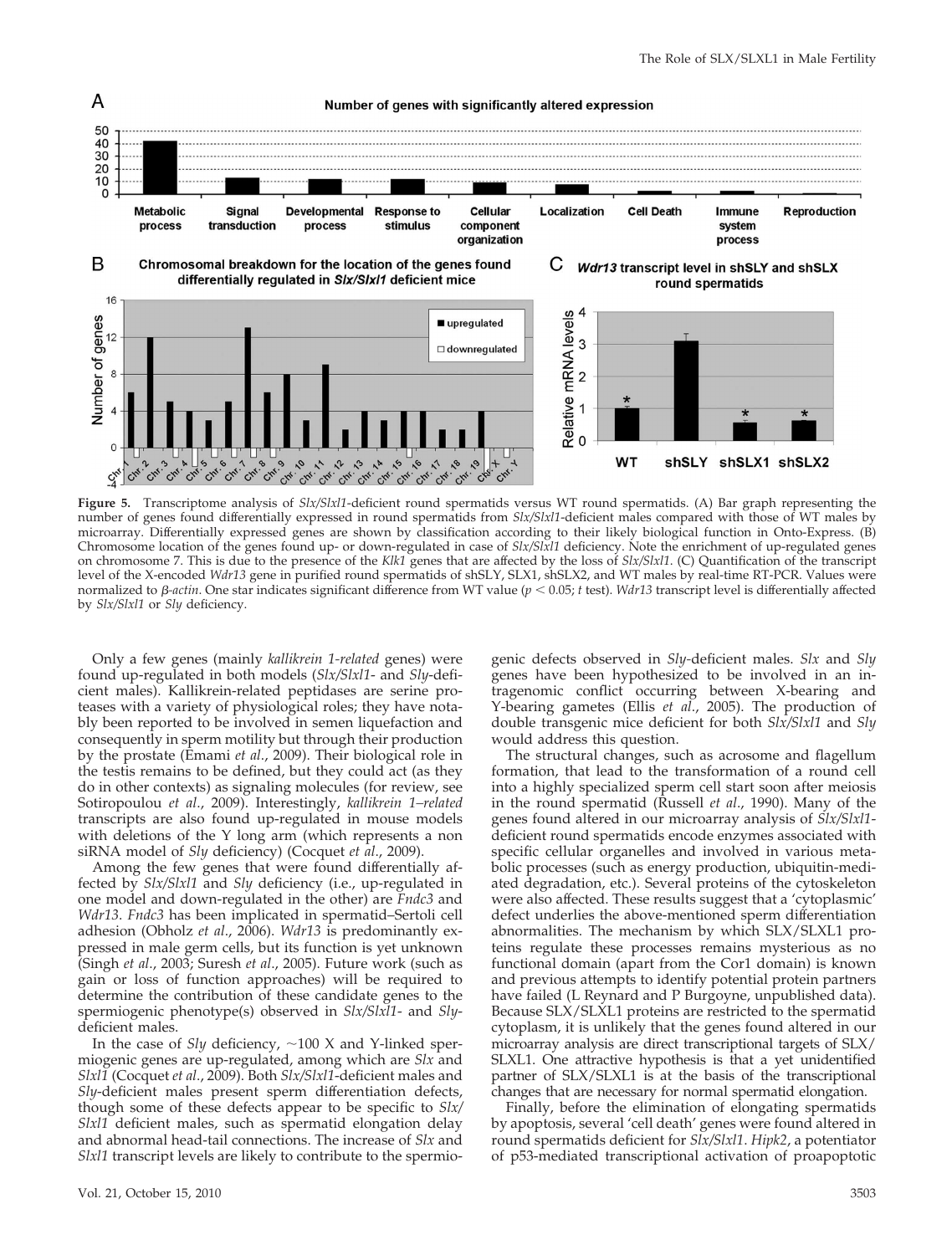genes (Hofmann *et al*., 2002), was up-regulated while the proto-oncogene *Jund1* was down-regulated. SLX/SLXL1 may consequently be important for the balance between cell proliferation/differentiation and cell death during sperm development. This relates to a recent study in which expression in tumor cells of SYCP3, SLX, or the related protein XLR was shown to induce activation of AKT and up-regulation of antiapoptotic proteins (Kang *et al*., 2010). Ectopic expression of SYCP3 was found in some human cancers (such as cervical cancer and acute leukemia) (Niemeyer *et al*., 2003; Kang *et al*., 2010). AKT proteins are known to have a crucial role in cell proliferation, survival, and differentiation in many tissues (Manning and Cantley, 2007). In the testis, the phosphatidylinositol 3-kinase (Pi3k)/AKT pathway has been shown to be required for spermatogonial stem cell survival and proliferation (Blume-Jensen *et al*., 2000; Chen *et al*., 2001). To our knowledge, the impact of the Pi3k/AKT pathway on spermatid development and differentiation remains unclear, but AKT1 protein has been described to be present and activated (phosphorylated) at different stages of the rat germ cell development, including spermatids (Hixon and Boekelheide, 2003). Interestingly, several genes involved in the AKT regulation cascade were found up-regulated in round spermatids deficient for *Slx/Slxl1*: *Eif4ebp1* is a gene of the Pi3K signaling pathway and acts downstream of AKT/ PKB; while *Tnfsf13b* (aka *Baff*) and *Aatf* encode two positive regulators of AKT (Otipoby *et al*., 2008; Ishigaki *et al*., 2010). The mechanism by which SLX/SLXL1 acts upon the Pi3k/ AKT pathway in postmeiotic germ cells or in case of ectopic activation remains to be determined.

In conclusion, our work provides insight into the function of multicopy X-linked genes. With the transgenic-delivery of siRNA we have targeted both *Slx* and *Slxl1* transcripts and characterized their biological role in spermatogenesis. To the best of our knowledge, our study is the first to describe the targeted disruption of the function of X chromosome-encoded multicopy genes in mammals. A similar strategy could be applied to the study of other multicopy genes such as the numerous 'cancer/testis antigens' found on the X chromosome for which a role in germ cells remains largely unknown (for review, see Simpson *et al*.).

#### **ACKNOWLEDGMENTS**

We thank S. Wood for pronuclear injections; R. Mahmood and E. Grigorieva for histology; the Department of Pathology Centre for Microarray Resources for array hybridization; N. Vernet for her expertise in testicular histology and helpful discussions; and S. Mahadevaiah and J.M.A. Turner for helpful discussions. This work was supported by the Medical Research Council (MRC, U117532009 to P.S.B.), U.S. National Institutes of Health grants HD058059 and RR024206-Project 2 (to M.A.W.), and Biotechnology and Biological Sciences Research Council grant BB/F007434/1 (to N.A.A. and P.E.). J.C. was a recipient of a MRC Career Development Fellowship.

#### **REFERENCES**

Blume-Jensen, P., Jiang, G., Hyman, R., Lee, K. F., O'Gorman, S., and Hunter, T. (2000). Kit/stem cell factor receptor-induced activation of phosphatidylinositol 3 -kinase is essential for male fertility. Nature Genet. *24*, 157–162.

Burgoyne, P. S., and Mitchell, M. J. (2007). The roles of mouse Y chromosome genes in spermatogenesis. In: Y Chromosome and Male Germ Cell Biology, eds. Y.-F.C. Lau and W.Y. Chan, Hackensack, NJ: World Scientific Publishers, 27– 45.

Chen, W. S., Xu, P. Z., Gottlob, K., Chen, M. L., Sokol, K., Shiyanova, T., Roninson, I., Weng, W., Suzuki, R., Tobe, K., Kadowaki, T., and Hay, N. (2001). Growth retardation and increased apoptosis in mice with homozygous disruption of the Akt1 gene. Genes Dev. *15*, 2203–2208.

Chung, J. H., Whiteley, M., and Felsenfeld, G. (1993). A 5' element of the chicken beta-globin domain serves as an insulator in human erythroid cells and protects against position effect in Drosophila. Cell *74*, 505–514.

Cocquet, J., Ellis, P. J., Yamauchi, Y., Mahadevaiah, S. K., Affara, N. A., Ward, M. A., and Burgoyne, P. S. (2009). The multicopy gene Sly represses the sex chromosomes in the male mouse germline after meiosis. PLoS Biol. *7*, e1000244

Ellis, P. J., and Affara, N. A. (2006). Spermatogenesis and sex chromosome gene content: an evolutionary perspective. Hum. Fertil. (Camb) *9*, 1–7.

Ellis, P.J.I., Clemente, E. J., Ball, P., Toure, A., Ferguson, L., Turner, J.M.A., Loveland, K. L., Affara, N. A., and Burgoyne, P. S. (2005). Deletions on mouse Yq lead to upregulation of multiple X- and Y-linked transcripts in spermatids. Hum. Mol. Genet. *14*, 2705–2715.

Emami, N., Scorilas, A., Soosaipillai, A., Earle, T., Mullen, B., and Diamandis, E. P. (2009). Association between kallikrein-related peptidases (KLKs) and macroscopic indicators of semen analysis: their relation to sperm motility. Biol. Chem. *390*, 921–929.

Gaucher, J., Reynoird, N., Montellier, E., Boussouar, F., Rousseaux, S., and Khochbin, S. (2009). From meiosis to postmeiotic events: The secrets of histone disappearance. FEBS J. *277*, 599 – 604.

Harper, S. Q., Staber, P. D., He, X., Eliason, S. L., Martins, I. H., Mao, Q., Yang, L., Kotin, R. M., Paulson, H. L., and Davidson, B. L. (2005). RNA interference improves motor and neuropathological abnormalities in a Huntington's disease mouse model. Proc. Natl. Acad. Sci. USA *102*, 5820 –5825.

Hazzouri, M., Pivot-Pajot, C., Faure, A. K., Usson, Y., Pelletier, R., Sele, B., Khochbin, S., and Rousseaux, S. (2000). Regulated hyperacetylation of core histones during mouse spermatogenesis: involvement of histone deacetylases. Eur. J. Cell Biol. *79*, 950 –960.

Hixon, M. L., and Boekelheide, K. (2003). Expression and localization of total Akt1 and phosphorylated Akt1 in the rat seminiferous epithelium. J. Androl. *24*, 891– 898.

Hofmann, T. G., Moller, A., Sirma, H., Zentgraf, H., Taya, Y., Droge, W., Will, H., and Schmitz, M. L. (2002). Regulation of p53 activity by its interaction with homeodomain-interacting protein kinase-2. Nat. Cell. Biol. *4*, 1–10.

Ishigaki, S., Fonseca, S. G., Oslowski, C. M., Jurczyk, A., Shearstone, J. R., Zhu, L. J., Permutt, M. A., Greiner, D. L., Bortell, R., and Urano, F. (2010). AATF mediates an antiapoptotic effect of the unfolded protein response through transcriptional regulation of AKT1. Cell Death Differ. *17*, 774 –786.

Kang, T. H., Noh, K. H., Kim, J. H., Bae, H. C., Lin, K. Y., Monie, A., Pai, S. I., Hung, C. F., Wu, T. C., and Kim, T. W. (2010). Ectopic expression of X-linked lymphocyte-regulated protein pM1 renders tumor cells resistant to antitumor immunity. Cancer Res. *70*, 3062–3070.

Manning, B. D., and Cantley, L. C. (2007). AKT/PKB signaling: navigating downstream. Cell *129*, 1261–1274.

Meistrich, M. L. (1977). Separation of spermatogenic cells and nuclei from rodent testes. In: Methods in Cell Biology, ed. D.M. Prescott, New York, San Francisco, London: Academic Press, 15–54.

Mueller, J. L., Mahadevaiah, S. K., Park, P. J., Warburton, P. E., Page, D. C., and Turner, J. M. (2008). The mouse X chromosome is enriched for multicopy testis genes showing postmeiotic expression. Nat. Genet. *40*, 794 –799.

Niemeyer, P., Tureci, O., Eberle, T., Graf, N., Pfreundschuh, M., and Sahin, U. (2003). Expression of serologically identified tumor antigens in acute leukemias. Leukemia Res. *27*, 655– 660.

Obholz, K. L., Akopyan, A., Waymire, K. G., and MacGregor, G. R. (2006). FNDC3A is required for adhesion between spermatids and Sertoli cells. Dev. Biol. *298*, 498 –513.

Otipoby, K. L., Sasaki, Y., Schmidt-Supprian, M., Patke, A., Gareus, R., Pasparakis, M., Tarakhovsky, A., and Rajewsky, K. (2008). BAFF activates Akt and Erk through BAFF-R in an IKK1-dependent manner in primary mouse B cells. Proc. Natl. Acad. Sci. USA *105*, 12435–12438.

Partridge, L., and Hurst, L. D. (1998). Sex and conflict. Science *281*, 2003–2008.

Reynard, L. N., Turner, J. M., Cocquet, J., Mahadevaiah, S. K., Toure, A., Hoog, C., and Burgoyne, P. S. (2007). Expression analysis of the mouse multi-copy X-linked gene Xlr-related, meiosis-regulated (Xmr), reveals that Xmr encodes a spermatid-expressed cytoplasmic protein, SLX/XMR. Biol. Reprod. *77*, 329 –335.

Russell, L. D., Hikim, A.P.S., Ettlin, R. A., and Clegg, E. D. (1990). Histological and Histopathological Evaluation of the Testis. Cache River Press.

Scavetta, R. J., and Tautz, D. (2010). Copy number changes of CNV regions in intersubspecific crosses of the house mouse. Mol. Biol. Evol. *27*, 1845–1856.

Simpson, A. J., Caballero, O. L., Jungbluth, A., Chen, Y. T., and Old, L. J. (2005). Cancer/testis antigens, gametogenesis and cancer. Nat. Rev. 5, 615-625.

Singh, B. N., Suresh, A., UmaPrasad, G., Subramanian, S., Sultana, M., Goel, S., Kumar, S., and Singh, L. (2003). A highly conserved human gene encoding a novel member of WD-repeat family of proteins (WDR13). Genomics *81*, 315–328.